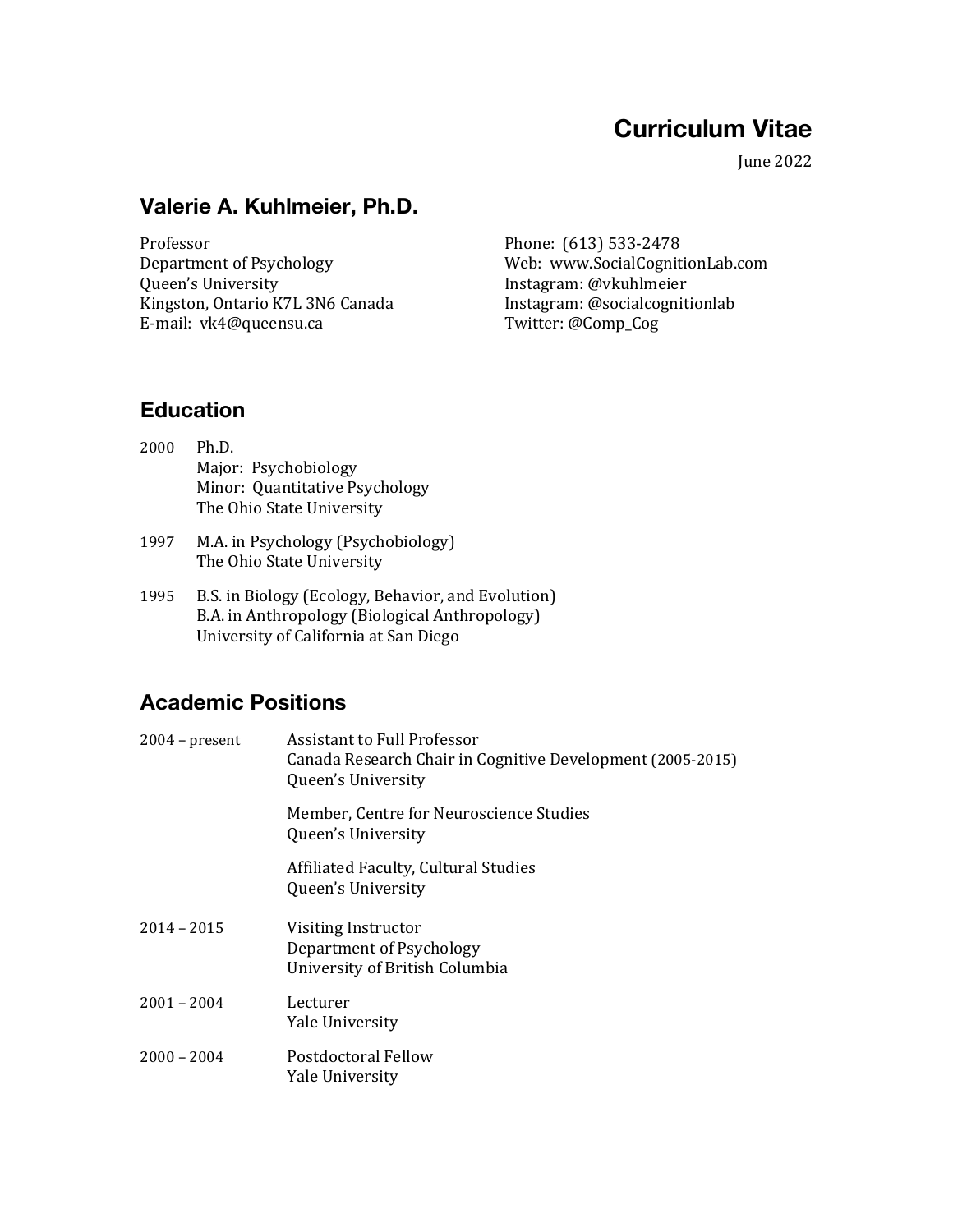# **Grants for Research (Since 2005)**

| 2022 - 2027   | SSHRC \$184,233<br>The social learning of sharing behaviour<br>P.I. V.A. Kuhlmeier<br>Collaborators: N. Dutra, F. Lopes, D. Sobel, & A. Tusche                                                                       |
|---------------|----------------------------------------------------------------------------------------------------------------------------------------------------------------------------------------------------------------------|
| 2021          | Queen's University 'Wicked Ideas', \$75,000<br>Social isolation and the brain: Charting the neuroprotective benefits of<br>online social connectedness<br>P.I. A. Tusche, J. Gallivan<br>Collaborator V.A. Kuhlmeier |
| $2021 - 2026$ | <b>NSERC \$140,000</b><br>Cognitive origins of ownership concepts<br>P.I. V.A. Kuhlmeier<br>Collaborator O. Friedman (University of Waterloo)                                                                        |
| 2015 - 2022   | SSHRC \$202,588<br>Routes to early selective helping<br>P.I. V.A. Kuhlmeier<br>Co-P.I. K.A. Dunfield (Concordia University)<br>Collaborator J. Beier (University of Maryland)                                        |
| $2015 - 2020$ | NSERC \$165,000<br>The early understanding of goals in social contexts<br>P.I. V.A. Kuhlmeier                                                                                                                        |
| $2013 - 2018$ | <b>SSHRC</b><br>The nature and development of selective social learning<br>P.I. S.A.J. Birch & J. Henrich (University of British Columbia)<br>Collaborator V.A. Kuhlmeier                                            |
| $2012 - 2015$ | SSHRC \$111,137<br>Selectivity in early helping behaviour<br>P.I. V.A. Kuhlmeier                                                                                                                                     |
| $2010 - 2015$ | NSERC \$134,150<br>Determining and predicting specific intents in infancy<br>P.I. V.A. Kuhlmeier                                                                                                                     |
| $2005 - 2008$ | SSHRC \$91,611<br>Infants' understanding of social learning<br>P.I. V.A. Kuhlmeier<br>Collaborator: L. Santos (Yale University)                                                                                      |
| $2005 - 2010$ | NSERC \$111,545<br>Detecting and understanding agents and mental states in infancy<br>P.I. V.A. Kuhlmeier                                                                                                            |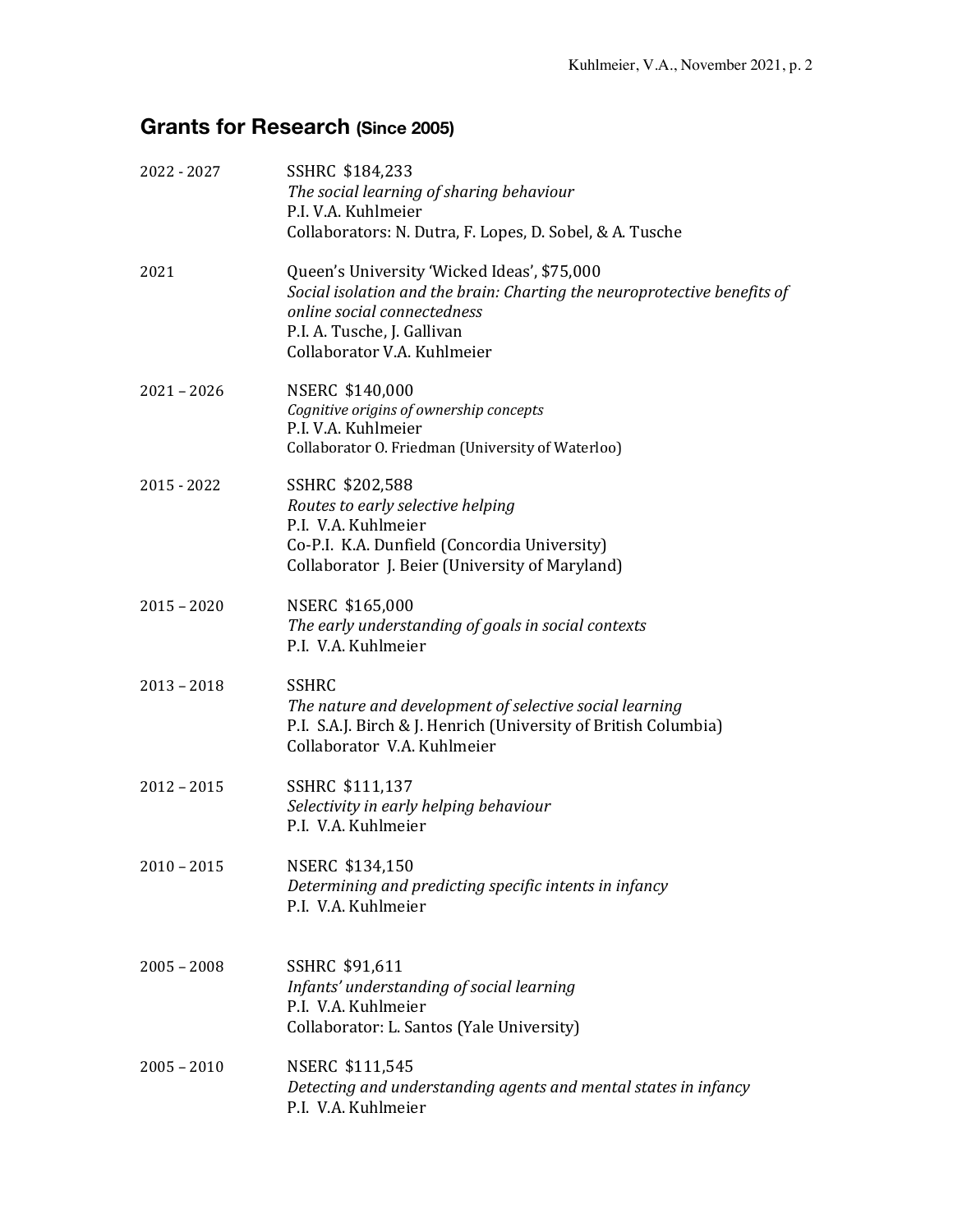### **Books**

Kuhlmeier, V.A. (Ed.) (in preparation). *Infancy*. Kingston, ON: eCampus Ontario. (Open access Textbook via PressBooks)

Olmstead, M.C. & Kuhlmeier, V.A. (2015). *Comparative Cognition*. Cambridge, UK: Cambridge University Press. (Second Edition forthcoming 2023)

Olmstead, M.C. & Kuhlmeier, V.A. (2015). Comparative Cognition Instructor's Manual. Cambridge, UK: Cambridge University Press. (Online)

Rutherford, M.D. & Kuhlmeier, V.A. (Eds.) (2013). Social Perception: Detection and *Interpretation of Animacy, Agency, and Intention.* Cambridge, MA: MIT Press/Bradford Books.

### **Refereed Journal Articles, Commentaries, & Reviews**

Holden, O.L., Norris, M.E., & Kuhlmeier, V.A. (2021). Academic integrity in online assessment: A research review. *Frontiers in Education*, *6*, 258. https://www.frontiersin.org/article/10.3389/feduc.2021.639814 

Hilton, B.C., O'Neill, A.C., & Kuhlmeier, V.A. (2021). Emerging selectivity: Group membership and early prosociality. *Journal of Cognition and Development, 22, 267-280.* https://doi.org/10.1080/15248372.2021.1890601

Kuhlmeier, V.A., Karasewich, T.A., & Olmstead, M.C. (2020). Teaching animal learning and cognition: Adapting to the online environment. Comparative Cognition and Behavior *Reviews, 15,* 187-198. OSF: https://osf.io/mbspr/

Lamontagne, S. J., Kuhlmeier, V.A., & Olmstead, M.C. (2020). Comparative cognition and cognitive ecology in the classroom. *Canadian Journal of Experimental Psychology/Revue canadienne de psychologie expérimentale*, 74, 176-182. https://doi.org/10.1037/cep0000213 PsyArXiv: https://psyarxiv.com/e5gct/

Karasewich, T.A., & Kuhlmeier, V.A. (2020). Trait social anxiety as a conditional adaptation: A developmental and evolutionary framework. *Developmental Review*, *55*, 100886. https://doi.org/10.1016/j.dr.2019.100886 PsyArXiv: 10.31234/osf.io/r85gv

Karasewich, T.A., Kuhlmeier, V.A., Beier, J.S., & Dunfield, K.A. (2019). Getting help for others: An examination of indirect helping in young children. *Developmental Psychology*, *55,* 606-611*.* http://dx.doi.org/10.1037/dev0000654 PsyArXiv: 10.31234/osf.io/qmgdp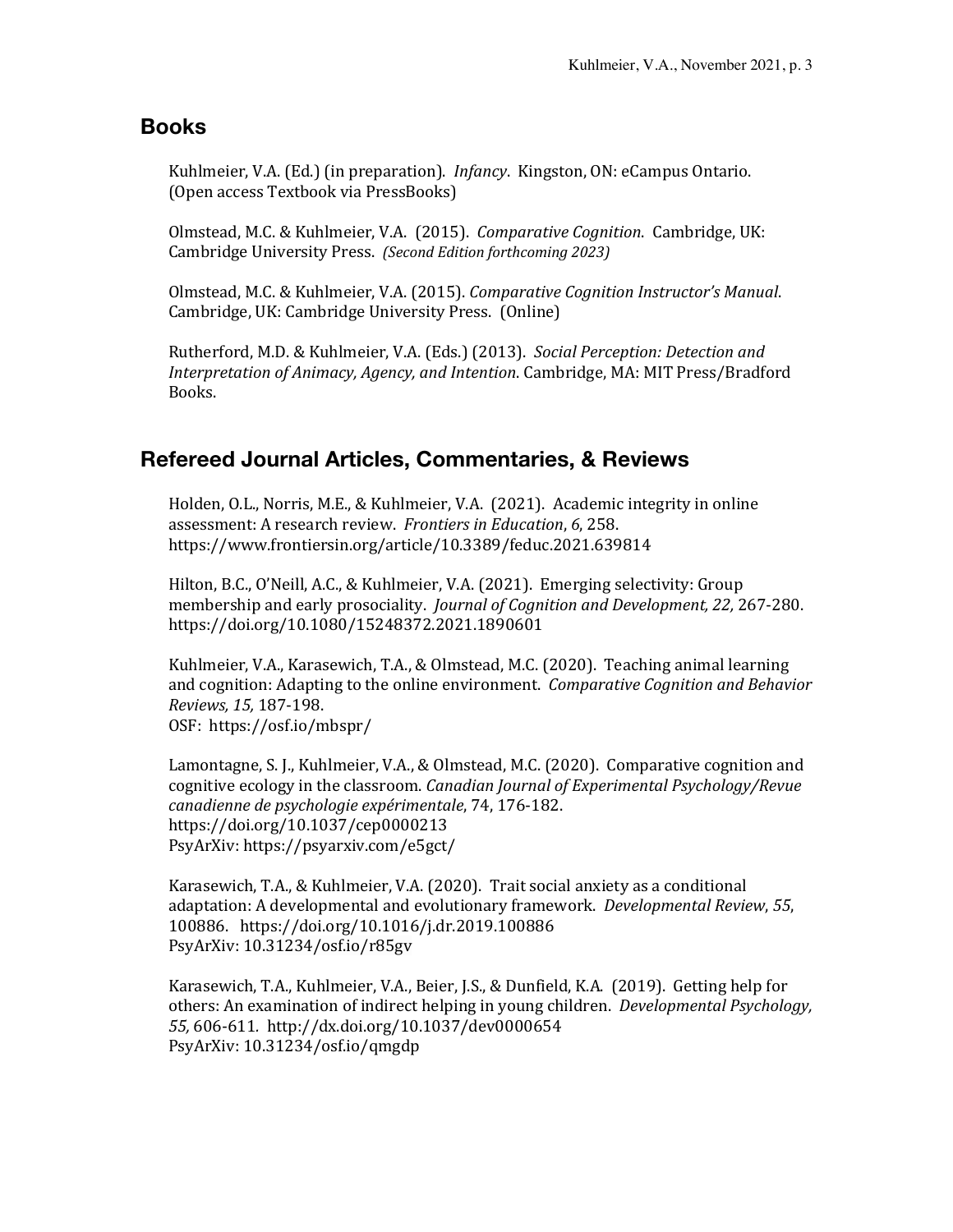Hilton, B.C., & Kuhlmeier, V.A. (2019). Intention attribution and the development of moral evaluation. Frontiers in Psychology, 9, 2663. https://doi.org/10.3389/fpsyg.2018.02663

Dunfield, K.A., Best, L.J., Kelley, E.A., & Kuhlmeier, V.A. (2019). Motivating moral behavior: Helping, sharing, and comforting in young children with autism spectrum disorder. *Frontiers in Psychology*, 10, 25. https://doi.org/10.3389/fpsyg.2019.00025

O'Neill, A.C., Kuhlmeier, V.A., & Craig, W. (2018). Examining the association between parenting and psychosomatic problems: Self-esteem as a mediator across ages in early adolescence. *International Journal of Adolescence and Youth, 24(2), 137-148.* doi: 10.1080/02673843.2018.1482771

O'Neill, A.C., Swigger, K., & Kuhlmeier, V.A. (2018). Make The Connection' parenting skills program: a controlled trial of associated improvement in maternal attitudes. *Journal of Reproductive and Infant Psychology*, *36(5)*, 536-547 doi: 10.1080/02646838.2018.1497779

Sabbagh, M.A., Koenig, M.A., & Kuhlmeier, V.A. (2016). Conceptual constraints and mechanisms in children's selective social learning. *Developmental Science*, 20, e12415. doi:10.1111/desc.12415

Robson, S.J., & Kuhlmeier, V.A. (2016). Infants' understanding of object-directed action: An interdisciplinary synthesis. Frontiers in Psychology, 7, 111. doi: 10.3389/fpsyg.2016.00111

Kuhlmeier, V.A., & Olmstead, M.C. (2016). Keep Calm and Comp. Cog. On – Commentary on 'A crisis in comparative psychology: where have all the undergraduates gone?' *Frontiers in Psychology, doi: 10.3389/fpsyg.2016.00020* 

Robson, S.J., Lee, V., Kuhlmeier, V.A., & Rutherford, M.D. (2014). Infants use contextual contingency to guide their interpretation of others' goal-directed behavior. *Cognitive Development, 31,* 69-78.

Kuhlmeier, V.A., Dunfield, K.A., & O'Neill, A. (2014). Selectivity in early prosocial behavior. *Frontiers Psychology, 5,* 1-6. doi:10.3389/fpsyg.2014.00836

Dunfield, K.A. & Kuhlmeier, V.A. (2013). Classifying prosocial behaviour: children's responses to instrumental need, emotional distress, and material desire. *Child Development*, *84*, 1766-1776.

Dunfield, K.A., Kuhlmeier, V.A., & Murphy, L. (2013) Children's use of communicative intent in the selection of cooperative partners. *PLOS ONE*, 8 (4): e61804.

Lee, V. & Kuhlmeier, V.A. (2013). Young children show a dissociation in looking and pointing behavior in falling events. *Cognitive Development, 28, 21-30*.

Dunfield, K.A., & Kuhlmeier, V.A. (2013). Evidence for partner choice in toddlers: Considering the breadth of other-oriented behaviours. *Behavioral and Brain Sciences, 36,* 88-89.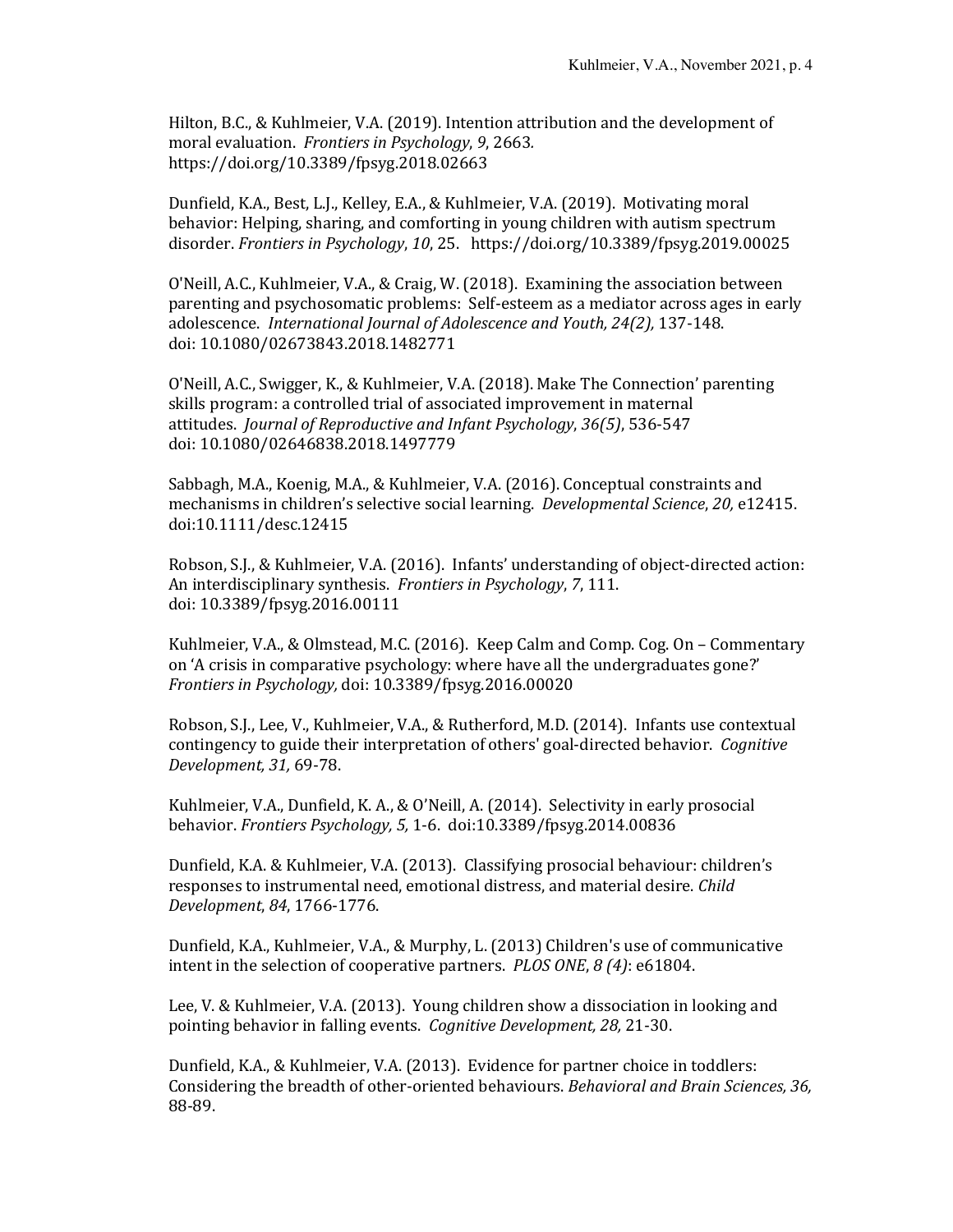Kuhlmeier, V.A., & Robson, S.J. (2012). Diagnosing goal attribution: commentary on Hernik and Southgate. *Developmental Science*, 15, 725-726.

Dunfield, K.A., Kuhlmeier, V.A., O'Connell, L., & Kelley, E. (2011). Examining the diversity of prosocial behavior: helping, sharing, and comforting in infancy. *Infancy*, *16(3),* 227-247.

Newman, G.E., Keil, F.C., Kuhlmeier, V.A., & Wynn, K. (2010). Early understandings of the link between agents and order. *Proceedings of the National Academy of Sciences, 107*, 17140-17145.

Camilleri, J.A., Kuhlmeier, V.A., Chu, J.Y.Y. (2010). Recognizing helpers and hinderers depends on behavioral intentions of the character and psychopathic characteristics of the observer. *Evolutionary Psychology, 8,* 303-316.

Dunfield, K.A., & Kuhlmeier, V.A. (2010). Intention-mediated selective helping in infancy. *Psychological Science, 21*, 523-527.

Kuhlmeier, V.A., Troje, N., and Lee, V. (2010). Young infants detect the direction of biological motion in point-light displays. *Infancy, 15*, 83-93.

Yamaguchi, M., Kuhlmeier, V.A., Wynn, K., & vanMarle, K. (2009). Continuity in Social Cognition from Infancy to Childhood. *Developmental Science, 12, 746-752*.

Hallinan, E.V., & Kuhlmeier, V.A. (2008). Ontongeny, phylogeny, and the relational reinterpretation hypothesis. Behavioral and Brain Sciences, 31, 138-139.

Kuhlmeier, V.A., & Tzelnic, T. (2007). How infants predict other people's behavior. *Scientific American: Mind Matters.*

Kuhlmeier, V.A. & Birch, S.A.J. (2005). Steps toward categorizing 'motivation': Abilities, limitations, and conditional constraints. Behavioral and Brain Sciences, 28, 706-707.

Kuhlmeier, V.A. (2005). Symbolic insight and perseveration: Two problems facing young children on symbolic retrieval tasks. *Journal of Cognition and Development, 6*, 365-380.

Kuhlmeier, V.A., Bloom, P., & Wynn, K. (2004). Do 5-month-old infants see humans as material objects? *Cognition*, 94, 95-103.

Kuhlmeier, V.A., Wynn, K., & Bloom, P. (2004). People v. Objects: A reply to Rakison and Chicchino. *Cognition, 94,* 109-112.

Kuhlmeier, V.A. (2004). An inclusive primate psychology: Review of Primate *Psychology*. *American Scientist,* September-October.

Kuhlmeier, V.A., Wynn, K., & Bloom, P. (2003). Attribution of Dispositional States by 12month-olds. *Psychological Science, 14,* 402-408.

Kuhlmeier, V.A. & Bloom, P. (2003). You can dance if you want to. *Behavioral and Brain Sciences, 25,* p. 630-631.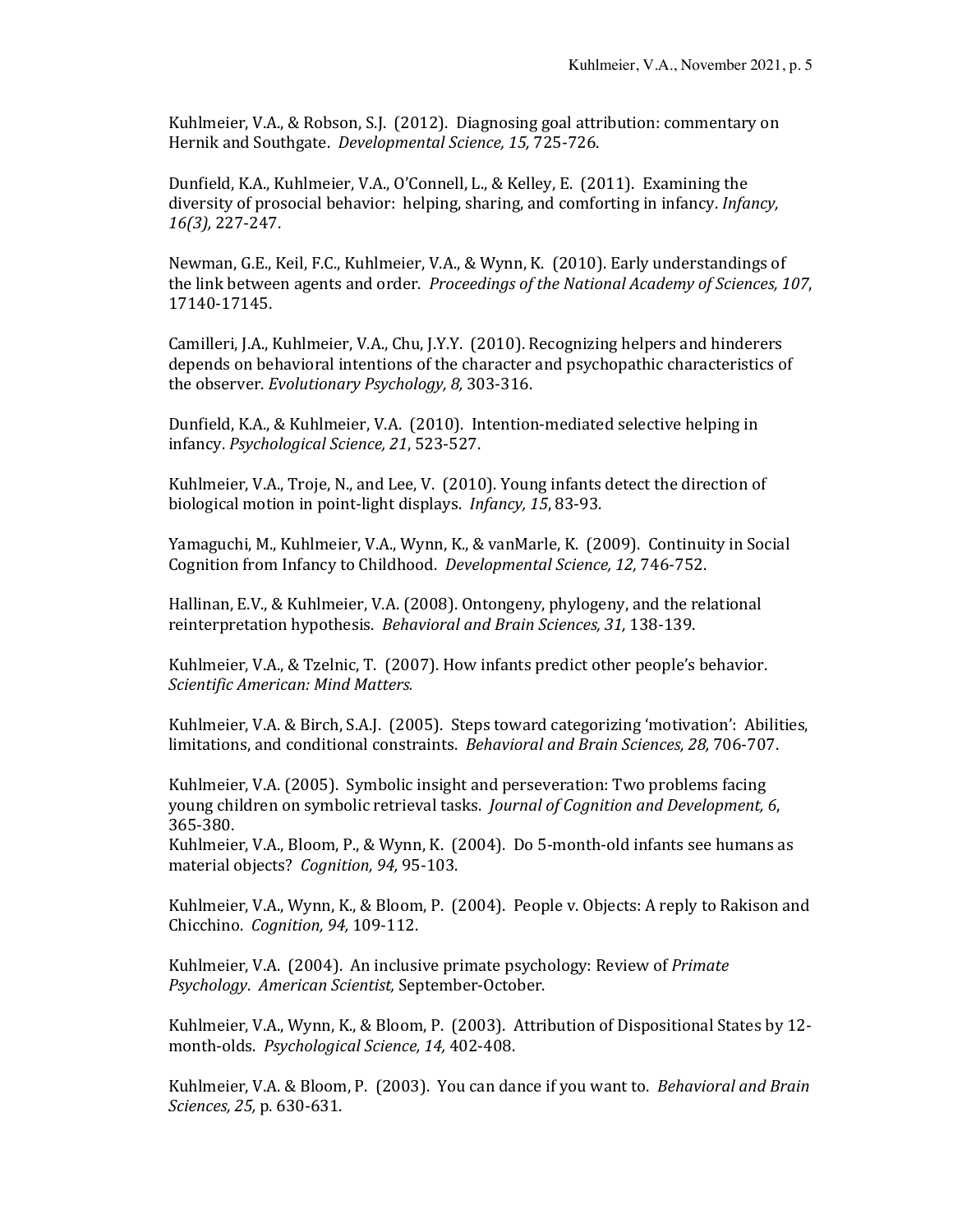Kuhlmeier, V.A., & Boysen, S.T. (2002). Chimpanzees' recognition of the spatial and object similarities between a scale model and its referent. *Psychological Science, 13, 60-63*. 

Kuhlmeier, V.A. (2002). Review of Matsuzawa, T. (Ed.), *Primate Origins of Human Cognition and Behavior*. *Animal Behaviour, 63*, 829-830*.*

Kuhlmeier, V.A., & Boysen, S.T. (2001). The effect of response contingencies on chimpanzee scale model task performance. *Journal of Comparative Psychology, 115,* 300-306.

Kuhlmeier, V.A.; Boysen, S.T; & Mukobi, K.M. (1999). Scale model comprehension by chimpanzees (*Pan troglodytes*). *Journal of Comparative Psychology, 113 (4)*, 396-402.

### **Book Chapters**

Olmstead, M.C., & Kuhlmeier, V.A. (in press). Comparative Cognition. In A. Ridley, P. d'Ettorre, & T. Freeberg (Eds.), *The Routledge International Handbook of Comparative* Psychology, Oxfordshire, UK: Rutledge.

Kuhlmeier, V.A., Karasewich, T., & Dunfield, K.A. (2020). Selective prosocial behavior in early childhood. In J. Decety (Ed.), *The Social Brain: A Developmental Perspective* (pp. 247-262). Cambridge, MA: MIT Press.

Kuhlmeier, V. A., Mayne, K., & Craig, W. (2019). Developmental psychology. In M. E. Norris (Ed.), *The Canadian Handbook for Careers in Psychological Science*. Kingston, ON: eCampus Ontario. Licensed under CC BY NC 4.0. https://ecampusontario.pressbooks.pub/psychologycareers/chapter/developmental/

Robson, S.J., & Kuhlmeier, V.A. (2017). Pretend Play. In J. Vonk & T. Shackelford (Eds.), *Encyclopedia of Animal Cognition and Behavior*. New York, NY: Springer.

Kuhlmeier, V.A. (2017). Sarah "Sally" Boysen. In J. Vonk & T. Shackelford (Eds.), *Encyclopedia of Animal Cognition and Behavior*. New York, NY: Springer.

Kuhlmeier, V.A. (2013). The social perception of helping and hindering. In M.D. Rutherford & V.A. Kuhlmeier (Eds.), *Social Perception*. Cambridge, MA: MIT/Bradford Press.

Rutherford, M.D., & Kuhlmeier, V.A. (2013). The interdisciplinary study of social perception. In M.D. Rutherford & V.A. Kuhlmeier (Eds.), *Social Perception*. Cambridge, MA: MIT/Bradford Press.

Kuhlmeier, V.A. (2013). Disposition attribution in infancy. In M. Banaji, & S. Gelmen (Eds.), *Navigating the social world: What infants, children, and other species can teach us.* Oxford University Press.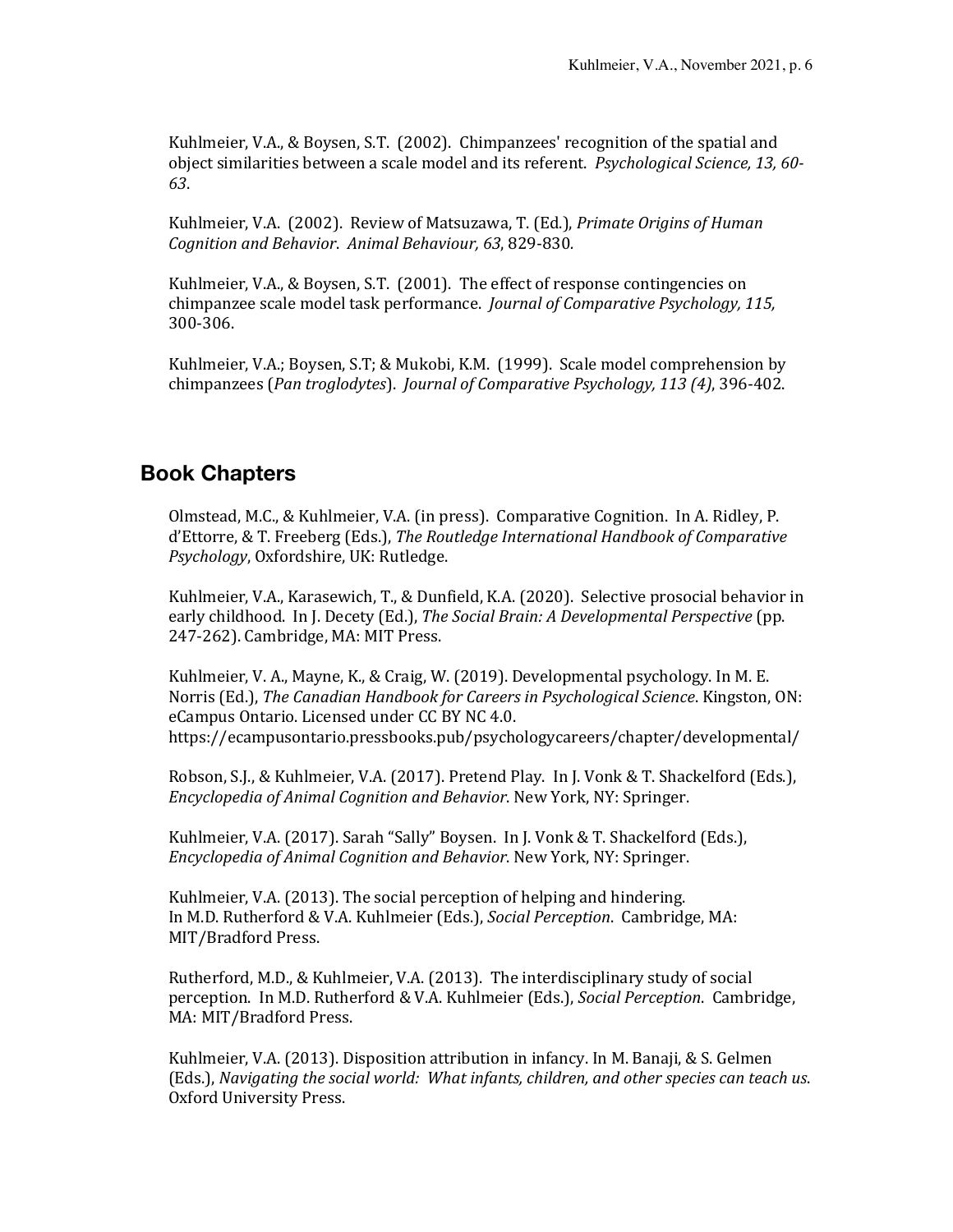Sabbagh, M., Benson, J., & Kuhlmeier, V.A. (2013). False belief understanding in preschoolers and infants. In: M. Legerstee, D. Haley, and M. Bornstein (Eds.), *The Infant Mind: Origins of the Social Brain, Guilford Press.* 

Kuhlmeier, V.A., & Boysen, S.T. (2003). Animal Cognition. In: Macmillan Publishers Limited, *Encyclopedia of Cognitive Science*.

Boysen, S.T. & Kuhlmeier, V.A.. (2002). Representational capacities for pretense with scale models and photographs in chimpanzees (*Pan*) *troglodytes*). In R. Mitchell (Ed.), *Pretending and Imagination in Animals and Children.* 

Boysen, S.T., & Kuhlmeier, V.A. (2002). Representational Capacities in the Chimpanzees: Numerical and Spatial Reasoning. In B.M.F. Galdikas, N.E. Briggs, L.K. Sheeran, G.L. Shapiro, and J. Goodall (Eds.), *All Apes Great and Small Volume 1: African Apes.* Hingham, MA: Kluwer Academic Publishers.

Boysen, S.T., & Kuhlmeier, V.A. (2001). Conceptual capacities of chimpanzees. In: B.Beck et al. (Eds.), *Great Apes and humans: The ethics of coexistence*. Washington, D.C: Smithsonian Institution Press.

Boysen, S.T.; Kuhlmeier, V.A.; Halliday, P.; & Halliday, Y. (1999). Tool use in captive gorillas. In: S. Parker, R.W. Mitchell & H.L. Miles (Eds.), The mentalities of gorillas and orangutans: Comparative perspectives (pp.179-187). New York, NY: Cambridge University Press.

#### **Program Evaluations, Reports, & Knowledge Translation**

Jones, S.V.R., & Kuhlmeier, V.A. (2020). How do police dogs learn to do their job? *Frontiers for Young Minds*, 8: 109. doi: 10.3389/frym.2020.00109

Kuhlmeier, V.A. (2017). Summary of research on canine cognition and behaviour in relation to the training of police dogs. Prepared for Kingston Police K9 Unit: Kingston, Ontario, Canada.

Swigger, K., O'Neill, A.C. & Kuhlmeier, V. A. (2017). Outcome Evaluation of the "Make the *Connection"* 0-12 *Parenting Program*. Toronto Public Health. Toronto, Ontario, Canada.

O'Neill, A.C., & Kuhlmeier, V.A. (2016). *"Make the Connection" Program Evaluation: Internal Report.* Prepared for Toronto Public Health: Toronto, Ontario, Canada.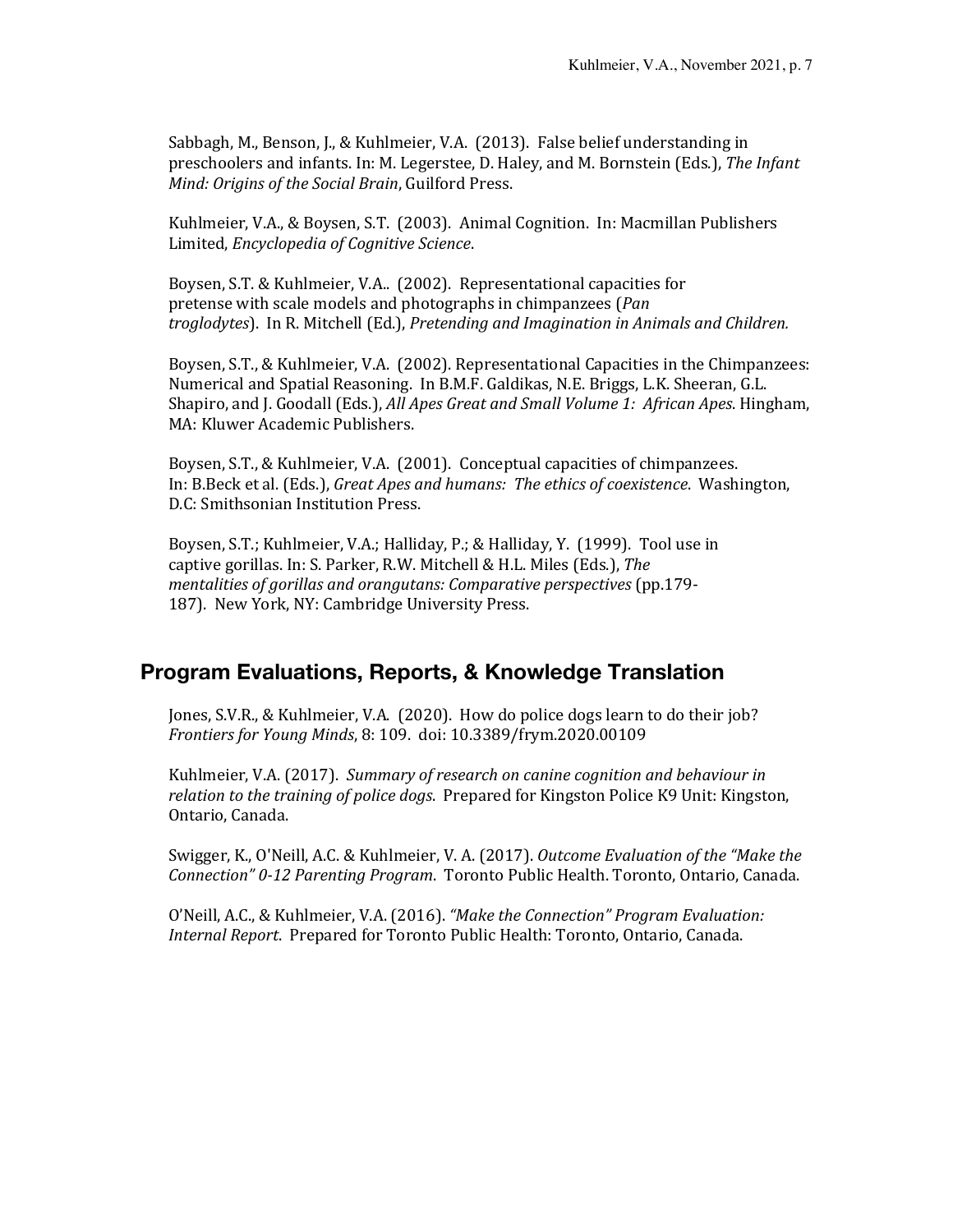#### **Invited Talks**

- 2022 Panel Discussant, Development 2022, Calgary, Alberta, Canada
- 2017 Department of Cognitive Science, Central European Univ., Budapest, Hungary
- 2015 Department of Psychology, McMaster University, Hamilton, Ontario
- 2015 Department of Psychology, Univ. of British Columbia, Vancouver, British Columbia
- 2015 Department of Psychology, University of Oregon, Eugene, Oregon
- 2012 Workshop on Early Prosocial Development, Munich, Germany
- 2008 Department of Psychology, Harvard University, Cambridge, Massachusetts
- 2008 Department of Psychology, Concordia University, Montreal, Quebec
- 2007 Department of Psychology, McMaster University, Hamilton, Ontario
- 2005 Workshop for Young Psychologists, Kyoto, Japan
- 2004 German-American Frontiers of Science, Hamburg, Germany
- 2004 Department of Psychology, Carnegie Mellon University, Pittsburgh, Pennsylvania
- 2004 Department of Psychology, University of California, Santa Barbara, California
- 2003 Department of Psychology, University of Western Ontario, London, Ontario
- 2003 Department of Psychology, University of Delaware, Newark, Delaware
- 2001 Department of Psychology, Emory University, Atlanta, Georgia
- 2000 Department of Psychology, Yale University, New Haven, Connecticut
- 2000 Center for Cognitive Science, Rutgers University, New Brunswick, New Jersey

#### **Conference Presentations (Past 10 years)**

Pinheiro, S., Hancock, B., Shore, M., Bukovsky, D., Kuhlmeier, V. A. (June 2022). Sharing in a virtual environment: Developmental trends from  $3.5$  to  $11$  years of age. Talk presented at Development 2022 Conference, Calgary, AB, Canada.

Pinheiro, S., Hancock, B., Shore, M., Bukovsky, D., Liprot, E., Piccolo, L., Jones, S. Kuhlmeier, V. A. (April 2022). Costly sharing in a virtual environment: Examining developmental trends from 3.5 to 11 years of age. Poster presented at the Cognitive Development Society Biennial Conference, Madison, WI, United States.

McCreary, M., & Kuhlmeier, V.A., (Jan., 2021). Applying canine research to K9 practices: What do K9 handlers and trainers want to know? Global Animal Behaviour Twitter Conference: Animal Behavior Society and the Association for the Study of Animal Behaviour.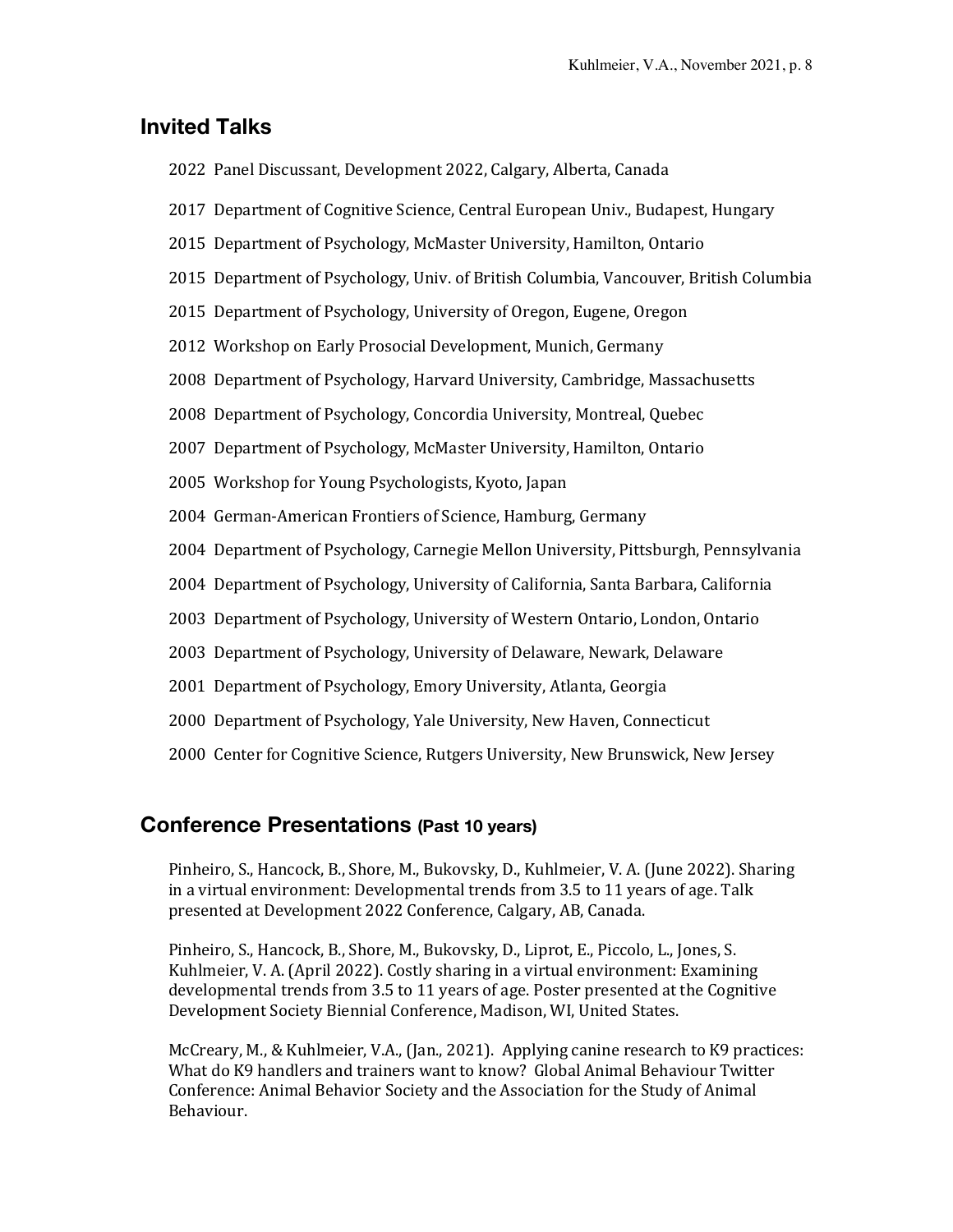Karasewich, T. A., Dunfield, K. A., Pinheiro, S., & Kuhlmeier, V. A. (Oct., 2020). Shyness as a barrier to young children's prosocial behaviour. Talk presented at the Association for Moral Education Conference, Online.

Pinheiro, S., Karasewich, T.A., Buchenrieder, N., Dunfield, K.A., & Kuhlmeier, V.A. (Oct., 2019). What makes comforting behavior difficult for young children? Examining the problem-solving and social engagement requirements of prosocial behavior. Poster presented at the meeting of the Cognitive Development Society, Louisville, Kentucky, USA.

Karasewich, T. A., Kuhlmeier, V.A., Dunfield, K.A., & Beier, J.S. (May, 2018). Getting help for others: Indirect helping in preschool children. Paper presented at the Development 2018 Conference, St. Catherines, Ontario, Canada.

O'Neill, A.C., Kuhlmeier, V.A., & Craig, W.C. (May, 2018). Parental support and psychosomatic symptoms in adolescence: Self-esteem as a mechanism across ages. Poster presented at the Development 2018 Conference, St. Catherines, Ontario, Canada.

O'Neill, A.C., Swigger, K., & Kuhlmeier, V.A. (May, 2018). Temperament-based risk: Efficacy of Make the Connection parent training. Poster presented at the Development 2018 Conference, St. Catherines, Ontario, Canada.

Karasewich, T. A., Kuhlmeier, V.A., Dunfield, K.A., & Beier, J.S. (Oct., 2017). Getting help for others: An examination of indirect helping in preschool children. Poster presented at the meeting of the Cognitive Development Society, Portland, Oregon, USA.

Robson, S.J., & Kuhlmeier, V.A. (Oct., 2017). Infants' understanding of drinking: A new approach to the study of object-directed reaching. Poster presented at the meeting of the Cognitive Development Society, Portland, Oregon, USA.

Robson, S.J., & Kuhlmeier, V.A. (May, 2016). Selectivity of action influences infants' interpretation of others' goals. Poster presented at the International Conference on Infant Studies, New Orleans, Louisiana, USA.

O'Neill, A.C., Swigger, K., Feldman, L., & Kuhlmeier, V.A. (May, 2016). Infant characteristics and promotion of sensitive responding: Effects on parent-to-infant attachment. Poster presented at the International Conference on Infant Studies, New Orleans, Louisiana, USA.

Dunfield, K.A., Karasewich, T., Chang, X.M., Beier, J.S., & Kuhlmeier, V.A. Selective helping in early childhood. (January, 2016). Paper presented at the Budapest CEU Conference on Cognitive Development, Budapest, Hungary.

Edels, R., Filip, R., & Kuhlmeier, V.A. (October 2015). The relative influence of equality bias and valence attribution in young children's resource distribution. Poster presented at the meeting of the Cognitive Development Society, Columbus, OH.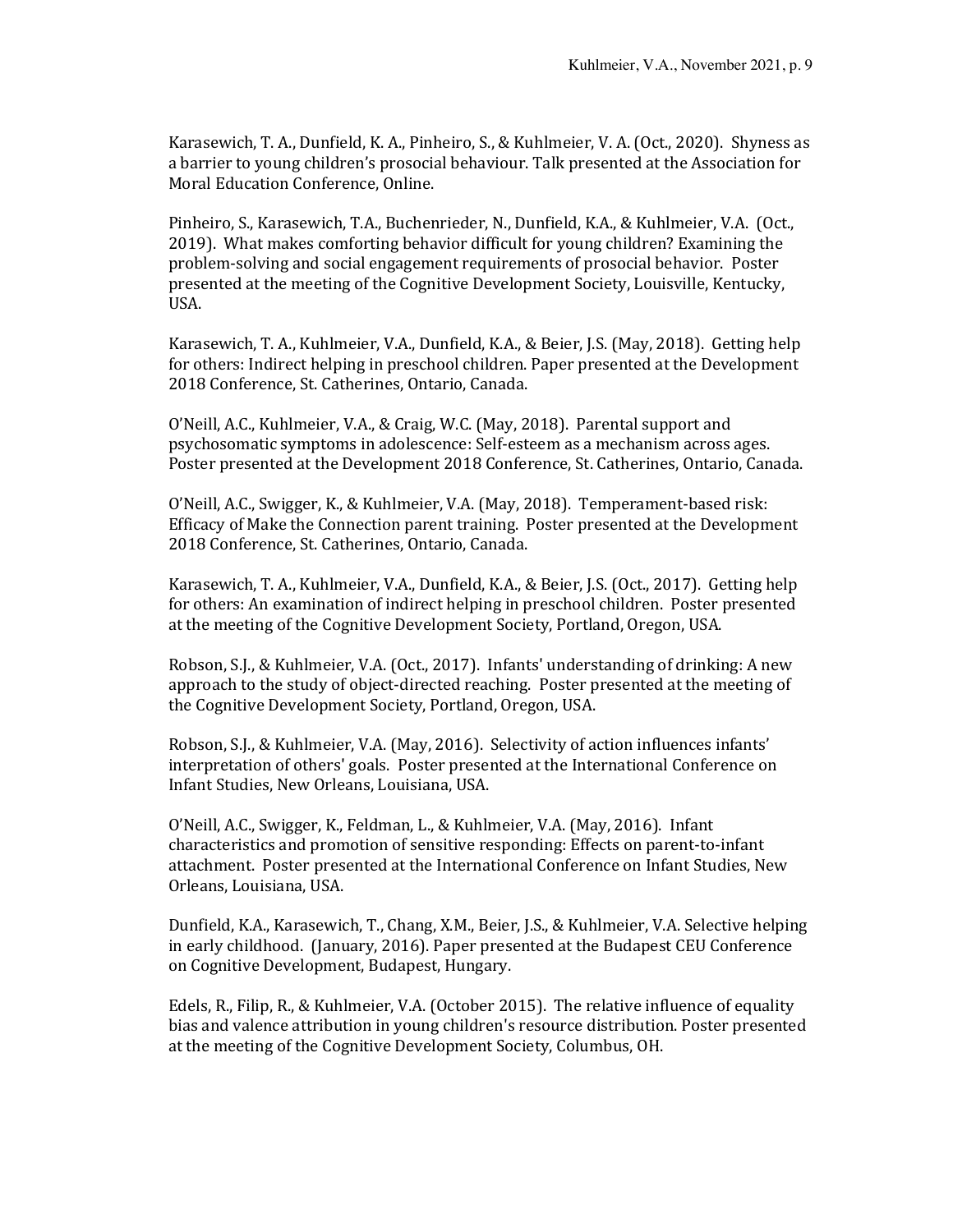O'Neill, A., Feldman, L., Swigger, K., & Kuhlmeier, V.A. (March, 2015). Parent-to-infant attachment through the first year. Poster presented at the meeting of the Society for Research in Child Development, Philadelphia, PA.

O'Neill, A., & Kuhlmeier, V.A. (July, 2014). Similarity and group membership: Influences on perception and behavior in toddlers. Paper presented at the International Conference on Infant Studies, Berlin, Germany.

Dunfield, K.A., & Kuhlmeier, V.A. (July, 2014). Infant's vicarious distress: Examining the role of negative affect in the production of prosocial behavior. Paper presented at the International Conference on Infant Studies, Berlin, Germany.

 $O'N$ eill,  $A_{\nu}$ , & Kuhlmeier, V.A. (May, 2014). Similarity and ingroup status as bases for selective helping. Paper presented at Development 2014: A Canadian Conference on Developmental Psychology, Ottawa, ON.

Dunfield, K.A., Dunfield, D., Kuhlmeier, V.A., & McDonald, P.A. (May, 2014). Gone but not forgotten: The role of psychological distance on sharing behaviour. Paper presented at Development 2014: A Canadian Conference on Developmental Psychology, Ottawa, ON.

Robson, S.J., Lee, V., Kuhlmeier, V.A., Rutherford, M.D. (May, 2014). Infants use contextual contingency to guide their interpretation of others' goal-directed behavior. Poster presented at Development 2014: A Canadian Conference on Developmental Psychology, Ottawa, ON.

Kuhlmeier, V.A., O'Neill, A., & Dunfield, K.A. (April, 2013). Selectivity in early helping behavior. Paper presented at the meeting of the Society for Research in Child Development, Seattle, WA.

O'Neill, A., & Kuhlmeier, V.A. (April, 2013). Similarity and Group Membership: Influences on Perception and Behavior in Toddlers. Poster presented at the meeting of the Society for Research in Child Development, Seattle, WA.

Merwin, K., Kuhlmeier, V.A., & Sabbagh, M. (April, 2013). Three-year-olds Overimitate when Actions are Presented as Conventions. Poster presented at the meeting of the Society for Research in Child Development, Seattle, WA.

Robson, S., & Kuhlmeier, V.A. (April, 2013). Selectivity promotes 9-month old infants to encode the goals of others. Poster presented at the meeting of the Society for Research in Child Development, Seattle, WA.

Kuhlmeier, V.A. (December, 2012). The developmental foundations of prosocial partner choice. Paper presented at The Early Development of Prosocial Behaviour workshop, Munich, Germany, USA.

Benson, J. E., Sabbagh, M. A., & Kuhlmeier, V. (May, 2012). Preschoolers' false belief failures are not simply executive failures. Paper presented at the Annual Meeting of the Jean Piaget Society, Toronto, Canada.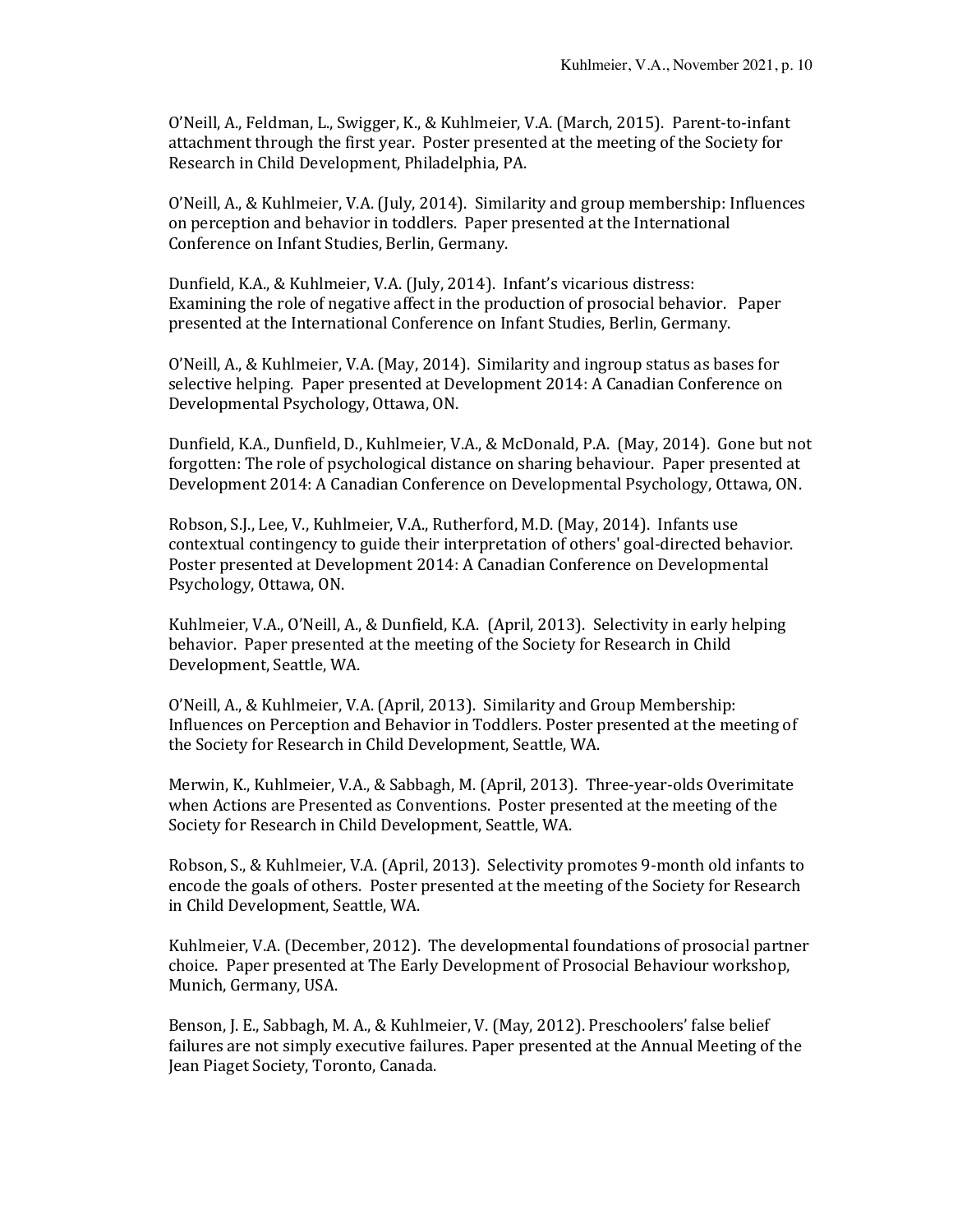Robson, S., Lee, V., Kuhlmeier, V.A., & Rutherford, M.D. (June, 2012). Can Infants Attribute Multiple Preferences to Others? Poster presented at the International Conference on Infant Studies, Minneapolis, MN.

O'Neill, A. & Kuhlmeier, V.A. (June, 2012). Reds and Blues: An Examination of Ingroup Bias in Toddlers. Poster presented at the International Conference on Infant Studies, Minneapolis, MN.

Dunfield, K.A., O'Connell, L., Kuhlmeier, V.A., & Kelley, E. (June, 2012). Comparing Early Prosocial Behavior in Autism Spectrum Disorder and Typical Development. Poster presented at the International Conference on Infant Studies, Minneapolis, MN.

Dunfield, K. A., & Kuhlmeier, V. A., (March 2011). The Development of Prosocial Behaviour: A Three-factor Solution. Paper presented at the Society for Research in Child Development, Montreal, Quebec**.**

Dunfield, K. A., Kuhlmeier, V. A., & Murphy, L.J. (March 2011). Examining Information Sharing as a Prosocial Behaviour. Poster presented at the Society for Research in Child Development, Montreal, Quebec**.**

Lee, V., Kuhlmeier, V.A., & Rutherford, M.D. (March 2011). For 2-Year-Olds, Gravity Rules for Animate and Inanimate Objects. Poster presented at the Society for Research in Child Development, Montreal, Quebec.

Sabbagh, M., & Kuhlmeier, V.A. (May, 2010). Perspective Taking in Diverse Developmental Contexts. Symposium chaired at Development 2010, Ottawa, ON, Canada.

Dunfield, K.A., & Kuhlmeier, V.A. (May, 2010). Exploring the relationship between prosocial responses and the interpretation of need. Paper presented at Development 2010, Ottawa, ON, Canada.

Dunfield, K.A., & Kuhlmeier, V.A. (March, 2010). Intention-Mediated Prosocial Action in Infancy. Paper presented at the 2010 Meeting of the International Conference on Infant Studies, Baltimore, MD, USA.

Dunfield, K.A., Kuhlmeier, V.A., O'Connell, L., & Kelley, E. (March, 2010). The relationship between imitative behaviour and prosocial action in 18- and 24-montholds. Poster presented at the 2010 Meeting of the International Conference on Infant Studies, Baltimore, MD, USA.

Dunfield, K.A., Caird, S., & Kuhlmeier, V.A. (March, 2009). Tit for Tat: The effect of intentions on the helping behavior of human toddlers. Poster presented at the 2009 Meeting of the Society for Research in Child Development, Denver, CO, USA.

Dunfield, K.A., Kuhlmeier, V.A., O'Connell, L., & Kelley, E.A. (March, 2009). Examining the Diversity of Prosocial Behaviour: Helping, Sharing, and Comforting in 18- and 24-Month-olds. Paper presented at the 2009 Meeting of the Society for Research in Child Development, Denver, CO, USA.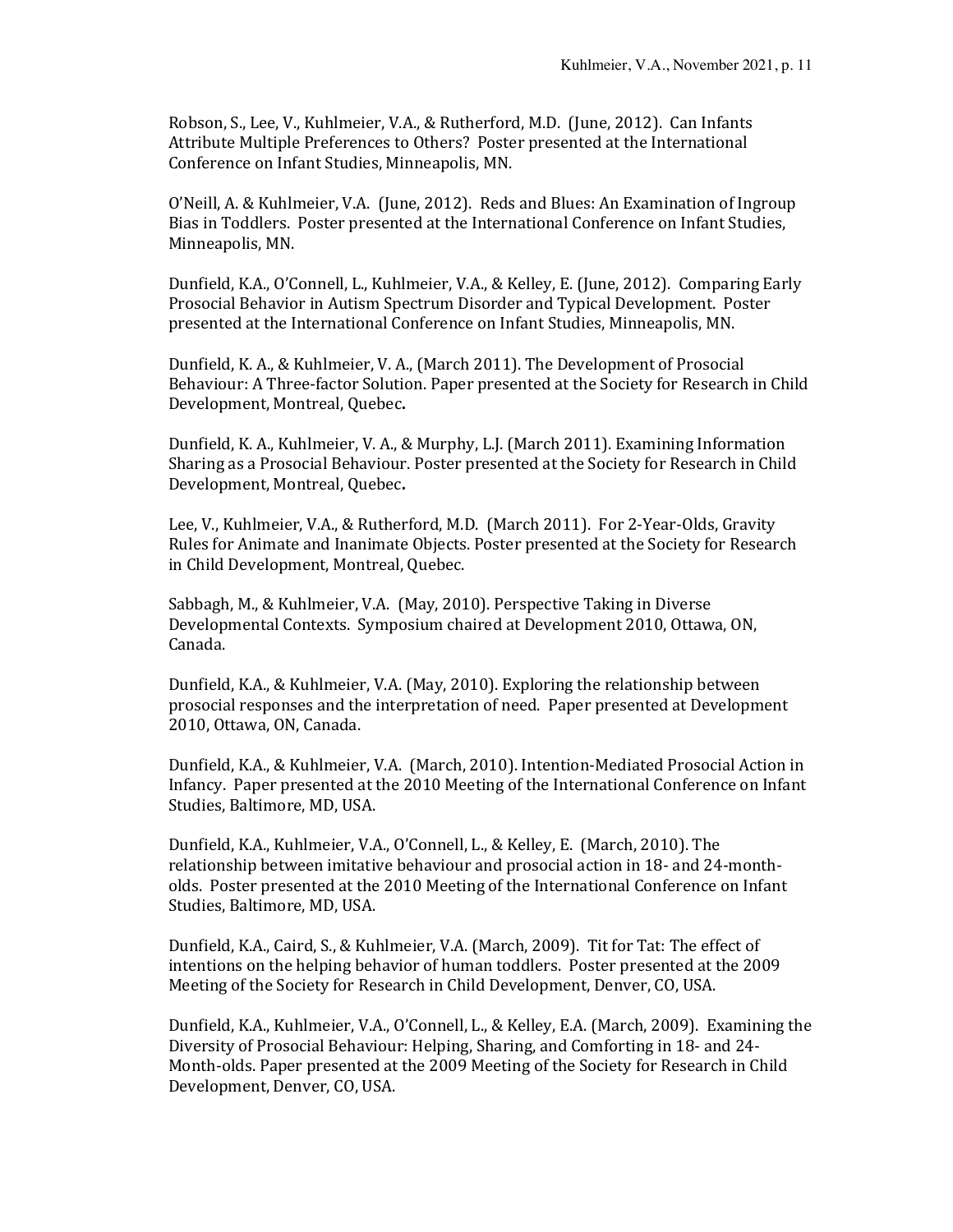## **Professional Service**

| Journals                 | <b>Editorial Board</b>                                                                                                                                                                                                                                                                                                                                                                                                                                                                                                                                                                                                                                                                                                                                |
|--------------------------|-------------------------------------------------------------------------------------------------------------------------------------------------------------------------------------------------------------------------------------------------------------------------------------------------------------------------------------------------------------------------------------------------------------------------------------------------------------------------------------------------------------------------------------------------------------------------------------------------------------------------------------------------------------------------------------------------------------------------------------------------------|
|                          | Cognitive Development (2014 - present)<br>Infancy (2010 - 2013)                                                                                                                                                                                                                                                                                                                                                                                                                                                                                                                                                                                                                                                                                       |
|                          | Review Editor                                                                                                                                                                                                                                                                                                                                                                                                                                                                                                                                                                                                                                                                                                                                         |
|                          | Frontiers in Developmental Psychology (2010 - present)                                                                                                                                                                                                                                                                                                                                                                                                                                                                                                                                                                                                                                                                                                |
|                          | <b>Ad-hoc Reviewing</b>                                                                                                                                                                                                                                                                                                                                                                                                                                                                                                                                                                                                                                                                                                                               |
|                          | Animal Cognition, Behavioral & Brain Sciences, Child Development,<br>Cognitive Development, Cognitive Systems Research, Cognition,<br>Current Biology, Current Directions in Psychological Science,<br>Developmental Psychology, Developmental Science, Frontiers in<br>Psychology, Journal of Cognition and Development, Journal of<br>Comparative Psychology, Journal of Experimental Child Psychology,<br>Journal of Personality and Social Psychology, Infancy, Interaction<br>Studies: Social Behaviour and Communication in Biological and<br>Artificial Systems, Perception, PLOS One, Proceedings of the National<br>Academy of Science, Proceedings of the Royal Society-B, Psychological<br>Science, Psychonomic Bulletin & Review, Science |
| <b>Granting Agencies</b> | <b>Selection Committee</b>                                                                                                                                                                                                                                                                                                                                                                                                                                                                                                                                                                                                                                                                                                                            |
|                          | SSHRC Insight Grants (2020, 2021)                                                                                                                                                                                                                                                                                                                                                                                                                                                                                                                                                                                                                                                                                                                     |
|                          | <b>Ad-hoc Reviewing</b>                                                                                                                                                                                                                                                                                                                                                                                                                                                                                                                                                                                                                                                                                                                               |
|                          | Canada Research Chairs Program<br>Economic and Social Research Council (UK)<br>European Research Council<br>National Science Foundation (USA)<br>Natural Sciences and Engineering Research Council of Canada<br>Ontario Graduate Scholarship Program<br>Social Sciences and Humanities Research Council of Canada<br>The John Templeton Foundation (USA)                                                                                                                                                                                                                                                                                                                                                                                              |
| Societies                | Membership (past and present)                                                                                                                                                                                                                                                                                                                                                                                                                                                                                                                                                                                                                                                                                                                         |
|                          | American Psychological Association<br>Association for Psychological Science<br><b>Behavioral and Brain Sciences</b><br><b>CPA Scientific Affairs Committee</b><br><b>Cognitive Development Society</b><br><b>Comparative Cognition Society</b><br>International Society for Infant Studies (now ICIS)<br>Society for Research in Child Development                                                                                                                                                                                                                                                                                                                                                                                                    |
|                          | <b>Organizing Committee Membership</b>                                                                                                                                                                                                                                                                                                                                                                                                                                                                                                                                                                                                                                                                                                                |
|                          | German/American Frontiers of Science (2004 - 2007)                                                                                                                                                                                                                                                                                                                                                                                                                                                                                                                                                                                                                                                                                                    |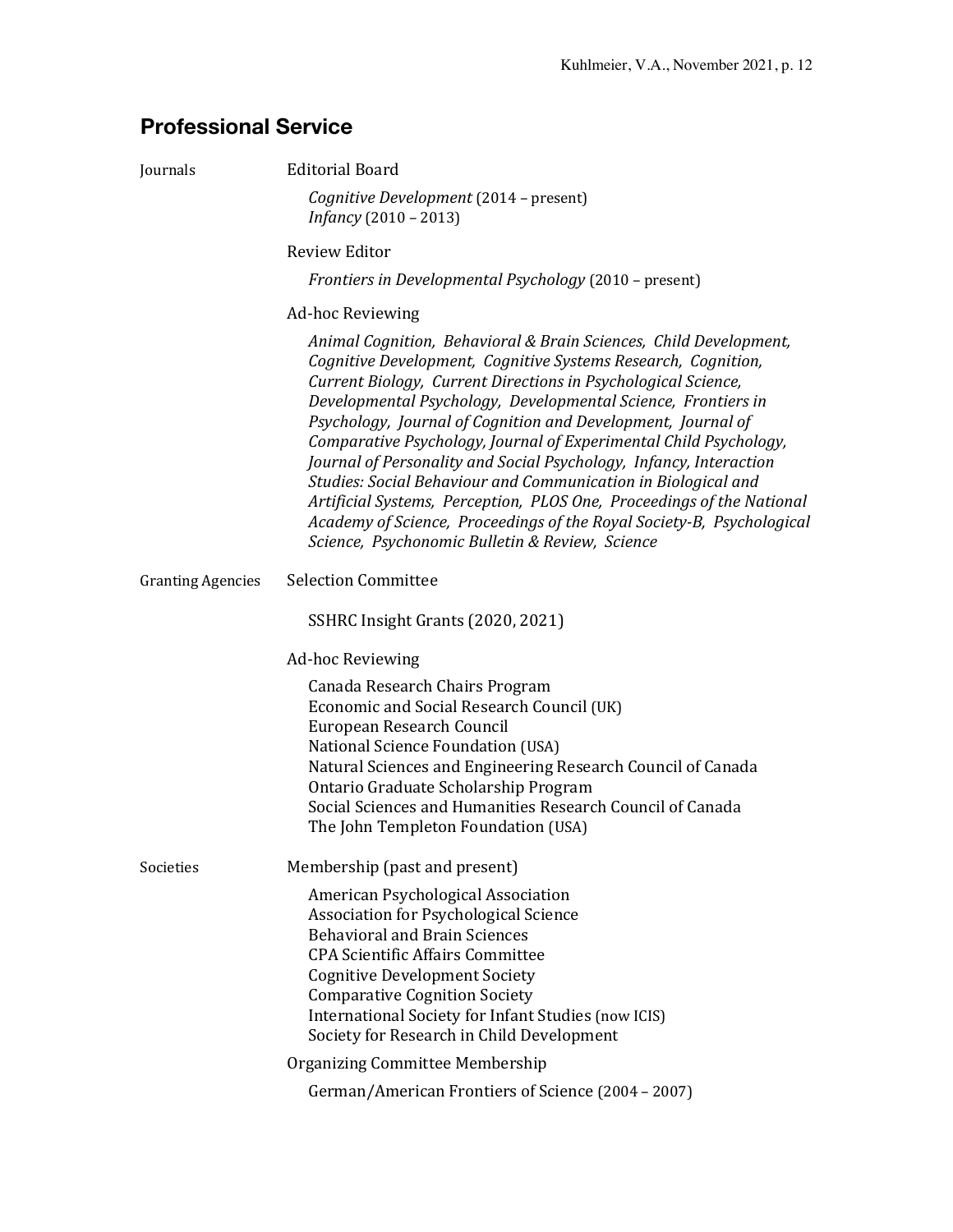Conference Program Reviewing International Congress on Infant Studies (ICIS conference) International Workshop on Epigenetic Robotics Society for Research in Child Development (SRCD conference) Faculty Reviews Nanyang Technical University Tufts University University of California, Santa Cruz University of California San Diego University of Massachusetts Boston University of Ottawa University of Regina University of Waterloo Workshop Co-organizer Workshop on Social Perception, McMaster University (2013) Research Networks Membership Research Partner, Promoting Relationships and Eliminating Violence (PREVNet) (2013-present) Collaborator, Centre de Recherche en Développement Humain, Quebec (2013-present) ManyDogs, international consortium for canine science (2022-present) Outreach Events Science Rendezvous, Kingston (2012 - present) Science Quest Day Camp (Guest instructor, 2014 – 2016) Public Speaking Kingston Screening Room: "Introduction to Project Nim" Television & Radio *The Nature of Things The Baby Human Scientific American Frontiers*, *Chimps Like Us* Discovery Channel Canada CKWS, local Kingston news, and Fly FM 98.3, local Kingston radio Social Media Twitter @QueensChildDev @Comp\_Cog Instagram @vkuhlmeier @socialcognitionlab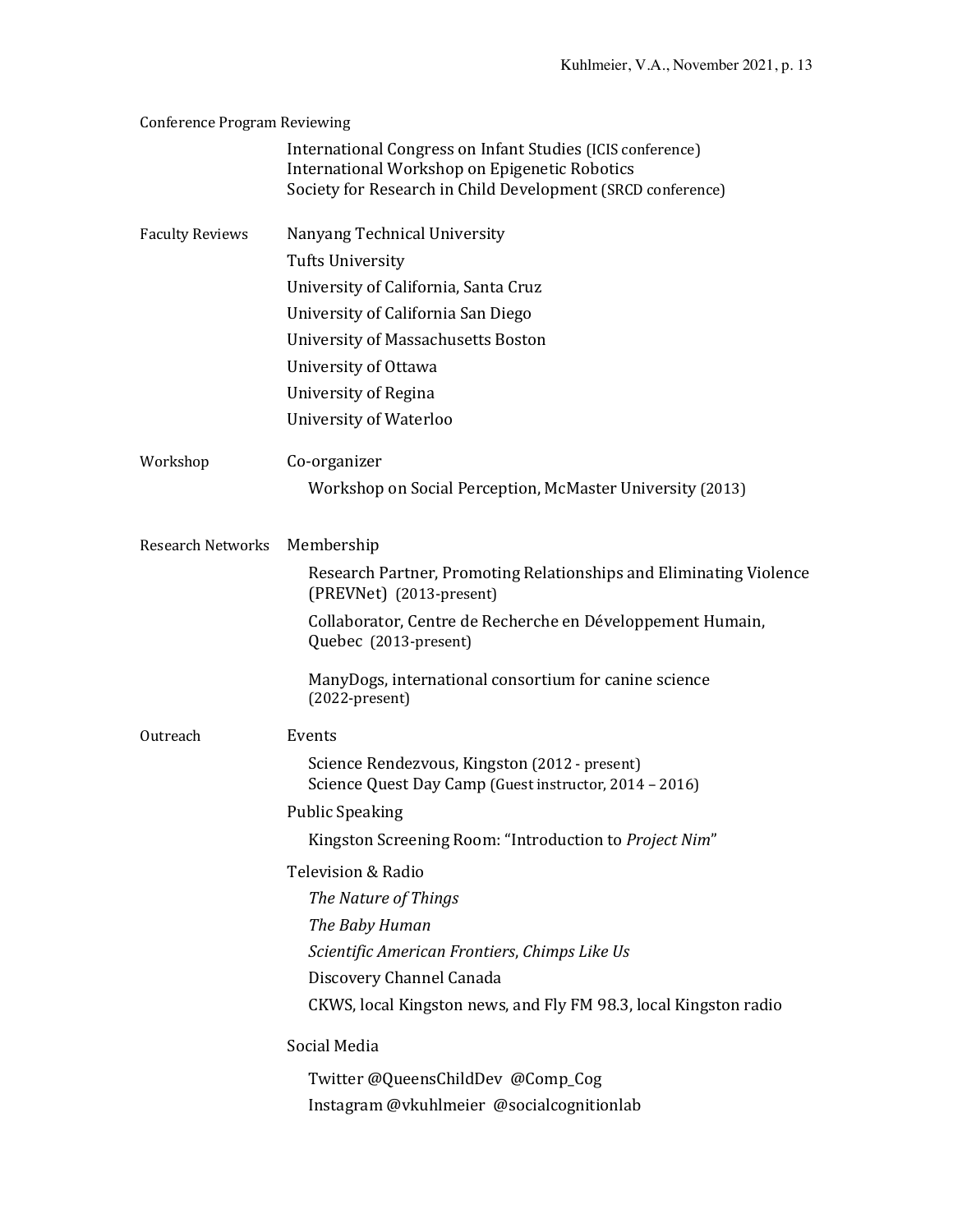## **Departmental Service: Psychology**

| Associate Head of Psychology (2017 - 2020; 2023 - 2026)<br>Administration |                                                                                      |
|---------------------------------------------------------------------------|--------------------------------------------------------------------------------------|
|                                                                           | Chair, Developmental Psychology Area (2006 – 2008; 2009 – 2012)                      |
|                                                                           | Development of child participant database                                            |
|                                                                           | Development of graduate curriculum<br>Development of comprehensive exam requirements |
|                                                                           | Member, Priorities and Procedures Committee                                          |
|                                                                           | Member, Graduate Committee                                                           |
|                                                                           | Chair, Renewal, Tenure, & Promotion Committee (2015 - 2016)                          |
|                                                                           | Review of candidates' files                                                          |
|                                                                           | Coordinating external evaluations                                                    |
|                                                                           | Writing recommendation letters                                                       |
| Committees                                                                |                                                                                      |
|                                                                           | Advisory Committee, Faculty Search (2019 - 2020)                                     |
|                                                                           | Undergraduate Committee (2017 - present)                                             |
|                                                                           | Merit Committee (2005, 2014)                                                         |
|                                                                           | Renewal, Tenure, & Promotion Committee (2010 - 2011)                                 |
|                                                                           | Psychology 100 Review Committee (2015 - 2016)                                        |
|                                                                           | Headship Search Committee (2014, 2020)                                               |
| Outreach                                                                  | Participant Recruitment & Database Coordinator, Developmental Area                   |
|                                                                           | Social Media                                                                         |
|                                                                           | Department of Psychology Twitter @QueensPsyc                                         |

# **Departmental Service: Centre for Neuroscience Studies**

| Committees | CNS Executive Board (2009 - 2012)                  |  |
|------------|----------------------------------------------------|--|
|            | Chair, Graduate Student Thesis Advisory Committees |  |
| Outreach   | Participating Lab, Brain Awareness Day             |  |

# **University Service**

| Committees | General Research Ethics Board (2015 - 2017)      |
|------------|--------------------------------------------------|
|            | Senate Advisory Research Committee (2012 - 2014) |
|            | Curriculum Committee (2017 – 2020)               |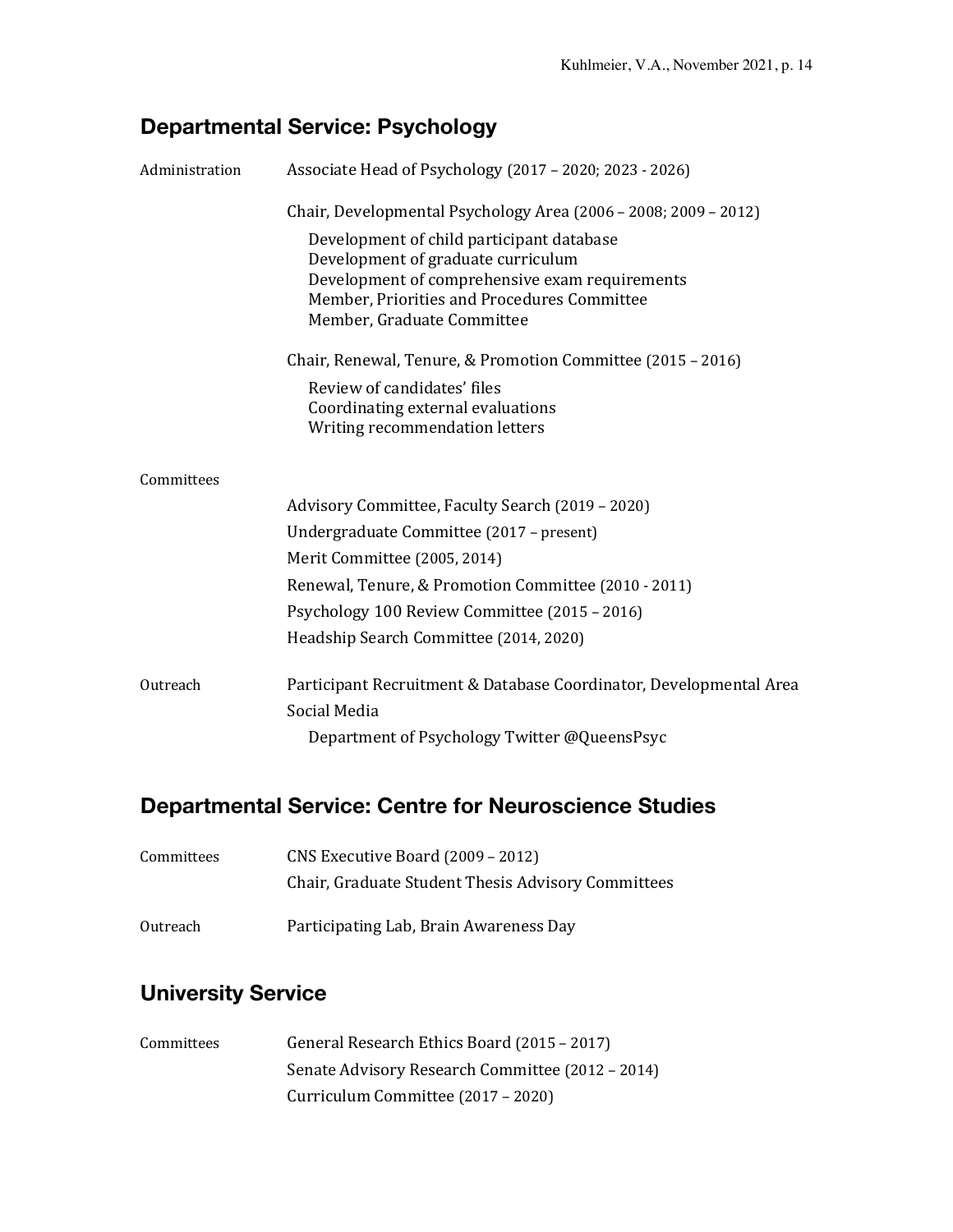# **Courses Taught**

| Undergraduate | Lecture                                                                             |  |  |
|---------------|-------------------------------------------------------------------------------------|--|--|
|               | Data Analysis: Quantitative Variables (Yale University)                             |  |  |
|               | Developmental Psychology                                                            |  |  |
|               | Comparative Cognition                                                               |  |  |
|               | Seminar                                                                             |  |  |
|               | <b>Infant Social Cognition</b>                                                      |  |  |
|               | Laboratory                                                                          |  |  |
|               | Laboratory in Comparative Cognition: Cognitive Origins                              |  |  |
|               | <b>Blended</b> model                                                                |  |  |
|               | Introduction to Comparative Cognition                                               |  |  |
|               | <b>Fully online</b>                                                                 |  |  |
|               | <i>Infancy</i> (University of British Columbia)                                     |  |  |
|               | <i>Infancy</i>                                                                      |  |  |
|               | Introduction to Comparative Cognition                                               |  |  |
| Graduate      | Seminar                                                                             |  |  |
|               | <i>Infancy</i>                                                                      |  |  |
|               | Current Theories in Cognitive Development: Evolutionary<br>Developmental Psychology |  |  |
|               | Current Theories in Cognitive Development: Socio-Cultural Theories                  |  |  |
|               | Current Theories in Cognitive Development: Heredity                                 |  |  |

# **Grants for Teaching**

| $2020 - 2021$ | Queen's University Open Textbook Fund (with PSYC853 students)              |
|---------------|----------------------------------------------------------------------------|
| $2018 - 2019$ | Queen's University Course Assessment Redesign Project                      |
| $2017 - 2018$ | Queen's University Course Assessment Redesign Project                      |
| $2015 - 2016$ | Ontario Online Initiative (with Dr. M.C. Olmstead)                         |
| $2014 - 2015$ | Faculty of Arts & Science Course Redesign Project (with Dr. M.C. Olmstead) |

# **Awards for Teaching**

| 2020 | <b>Graduate Teaching Award</b>               |
|------|----------------------------------------------|
|      | Department of Psychology, Queen's University |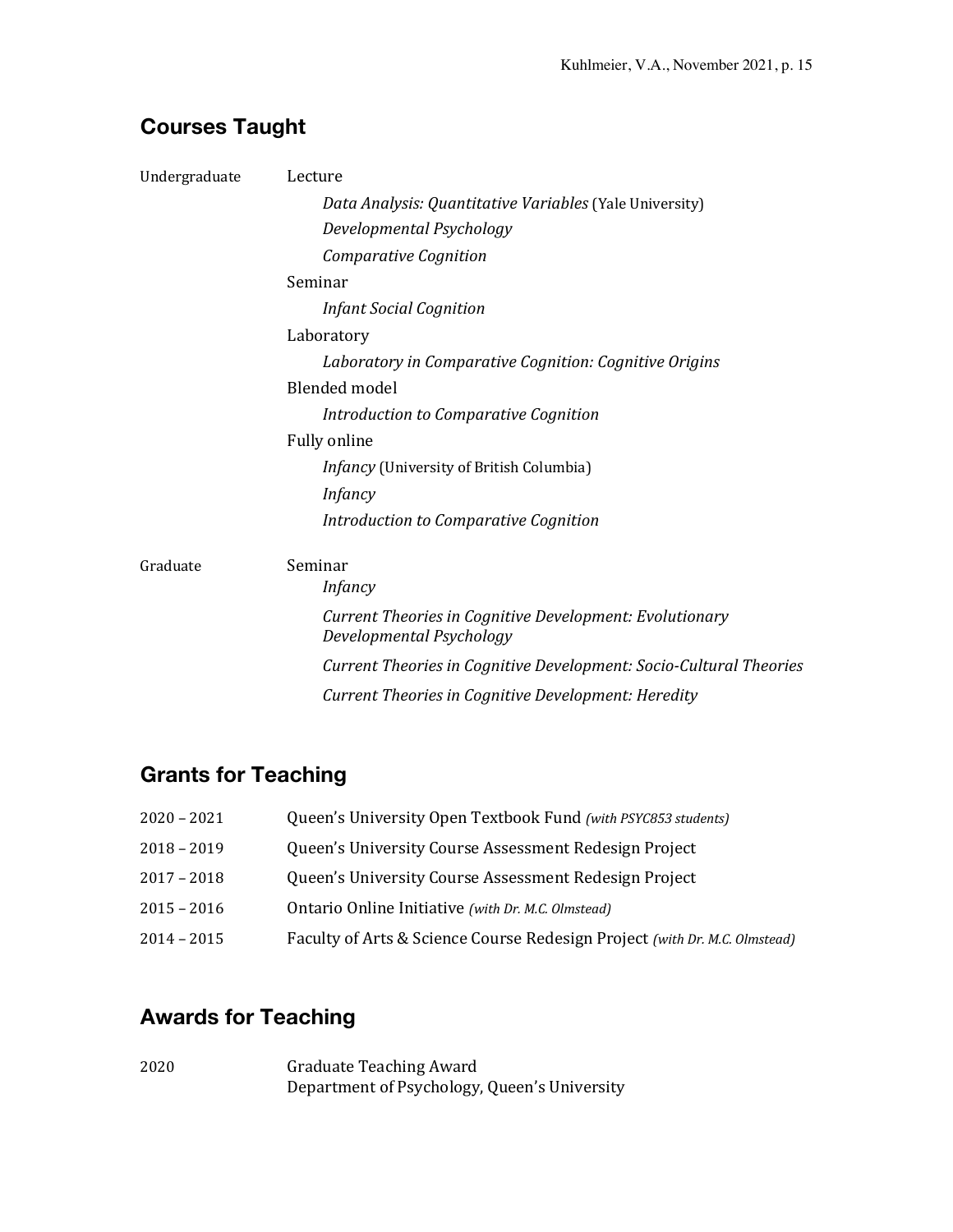# **Supervision**

| Postdoc. Fellow | Dr. Taigan MacGowan (current)                                                                                                                                                                                             |
|-----------------|---------------------------------------------------------------------------------------------------------------------------------------------------------------------------------------------------------------------------|
| Ph.D.           | Kristen Dunfield (2010, Associate Professor at Concordia University)<br>Amy O'Neill (2020, Clinician at Nova Scotia Health Authority)<br>Scott Robson (current)<br>Tara Karasewich (current)<br>Sylvia Pinheiro (current) |
| M.Sc.           | Brooke Hilton (current, co-supervision)<br>Maeve McCreary (current)<br>Tania Tzelnic (2009, Project Director, international youth development)<br>Elizabeth Hallinan (2009, Attorney-at-Law)                              |

#### Undergraduate Honours Thesis

| Brendan Hancock (2022)            | Kelsey Slobodian (2014)              |
|-----------------------------------|--------------------------------------|
| Montana Shore (2022 thesis prize) | Annamaria McAndrew (2013)            |
| Emma Liptrot (2021 thesis prize)  | Madison Healey (2013)                |
| Lexie Piccolo (2021)              | Katherine Merwin (2012 thesis prize) |
| Kate Hollingshead (2020)          | Sydney Oastler (2011)                |
| Brooke Hilton (2019)              | Raquel Martinez (2011)               |
| Shanahan Shan (2019)              | Kyleigh Schraeder (2010)             |
| Emily Pepper (2018)               | Victoria Freeman (2010)              |
| Megan Kenney (2018)               | Jessica White (2009)                 |
| Natanya Levine (2017)             | Sara Caird (2008)                    |
| Nina Buchenreider (2016)          | Jenny Chu (2008)                     |
| Rayna Edels (2015)                | Sarah Latimer (2007)                 |
| Ruxandra Filip (2015)             | Lisa Hong $(2006)$                   |
| Zoe Paul (2014)                   | Katherine Chow (2006)                |
| Danielle Speck (2014)             | Kelly Anthony-Brown (2005)           |
|                                   |                                      |

#### Lab Coordinators

Montana Shore (current coordinator) Sara Jones (Certificate program in counseling, Toronto) *... continued next page*